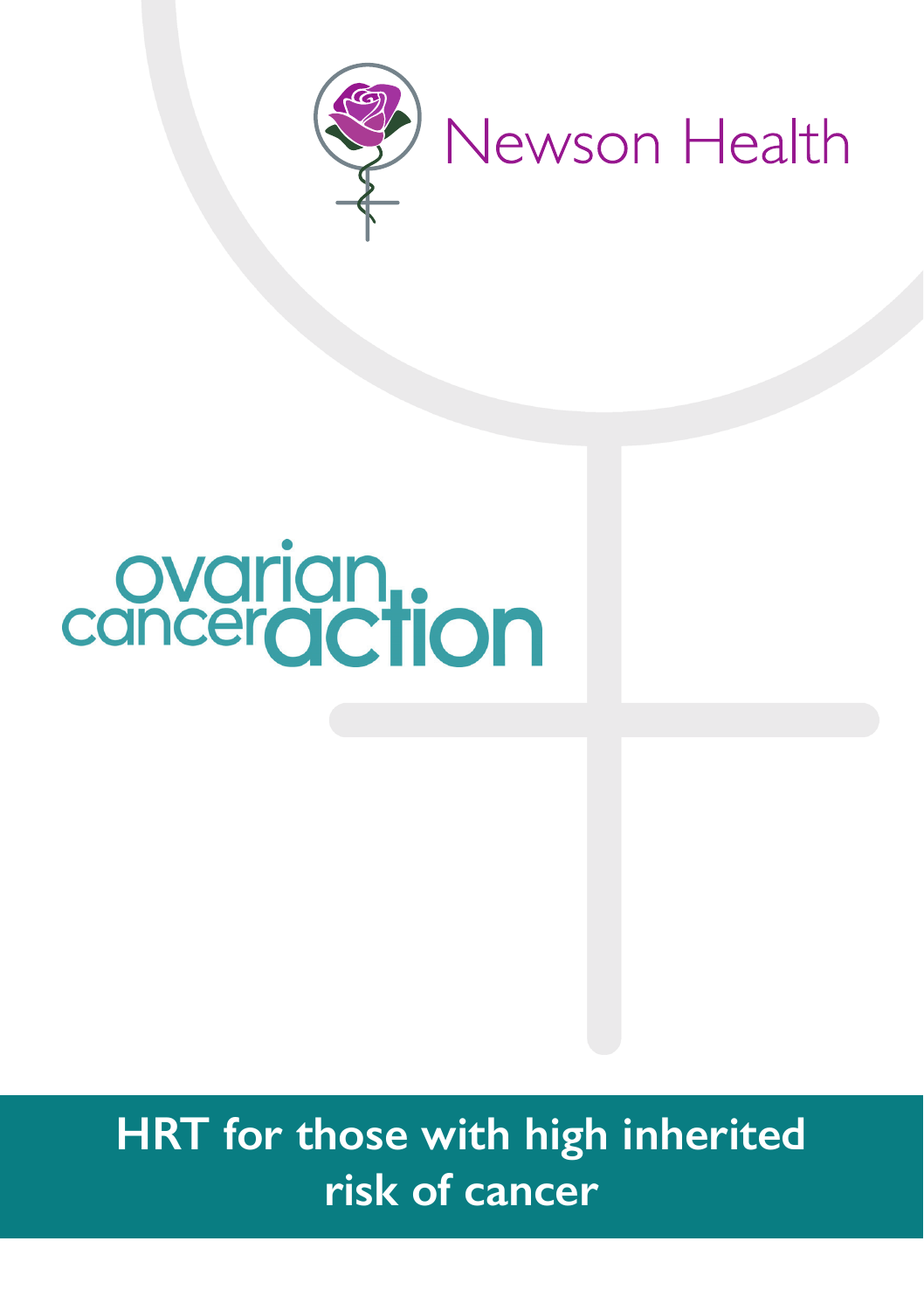This booklet has been jointly produced by Dr Louise Newson and Ovarian Cancer Action.

Dr Louise Newson is a GP, menopause specialist and founder of the Newson Health Menopause and Wellbeing Centre in Stratford-upon-Avon, England.

For more information on Dr Newson visit<www.menopausedoctor.co.uk>

Ovarian Cancer Action is working towards a world where no woman dies of ovarian cancer. For more information on Ovarian Cancer Action and their work in this area visit <www.ovarian.org.uk/brca>

This booklet has been specifically produced for women who have a higher risk of gynaecological cancer compared to the general population. This is usually due to a significant family history of gynaecological cancer and/or a genetic test result showing they carry a fault in a gene that is known to increase their lifetime risk of certain cancers, such as BRCA1, BRCA2 or Lynch syndrome.

Women in this situation are commonly advised to undergo risk-reducing surgery in order to minimise their chances of developing gynaecological cancer. This involves having their ovaries and fallopian tubes removed, and women with Lynch syndrome also usually have their womb removed.

If you have questions about genetic testing, your risks and risk-reduction options, please see Ovarian Cancer Action's website<www.ovarian.org.uk/brca>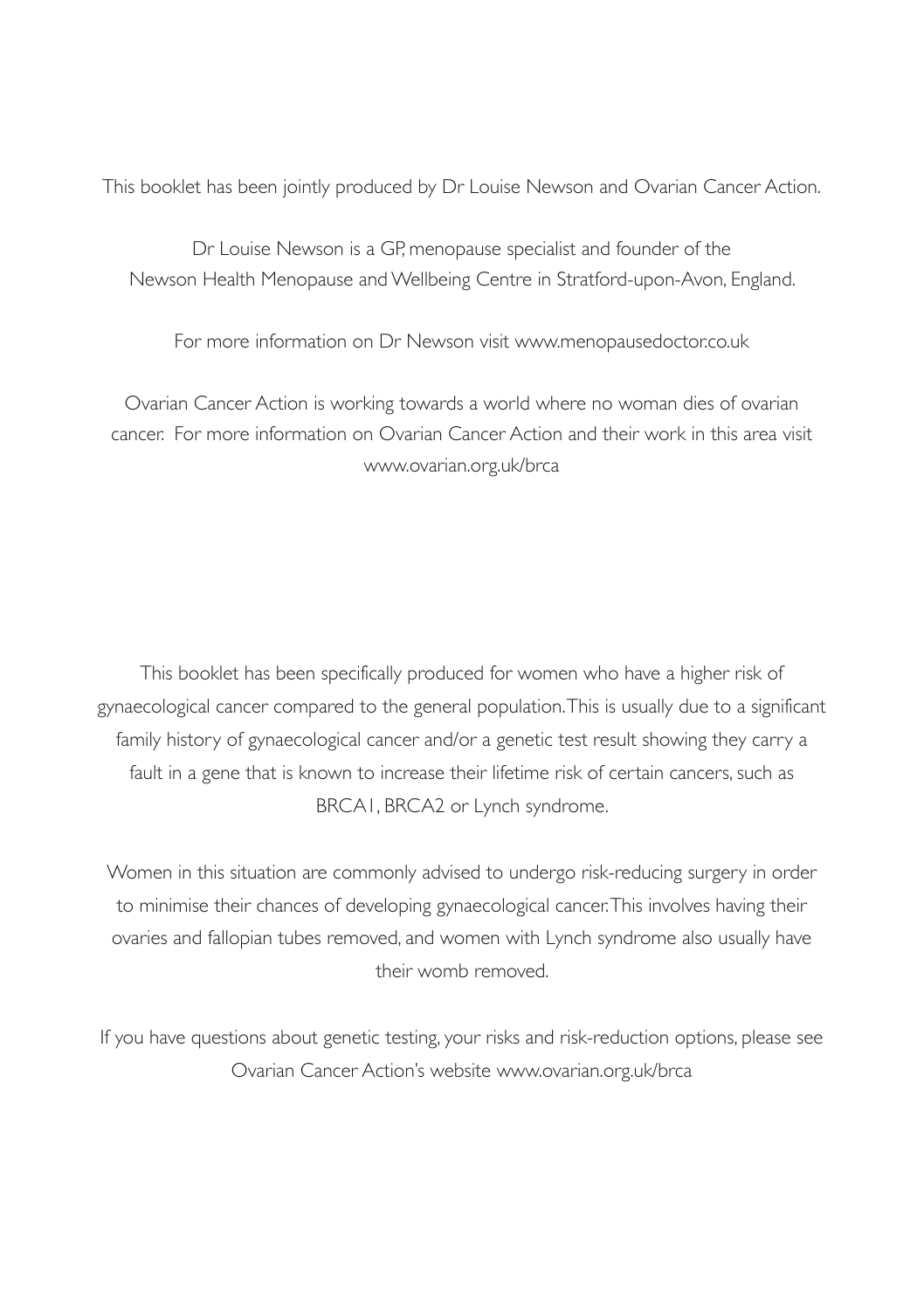#### **What is the Menopause?**

The word menopause literally means when your periods stop. Meno- refers to your menstrual cycle and –pause refers to the cycle stopping. The medical definition of being menopausal is when you have not had a period for one year. A natural menopause occurs when your ovaries no longer produce eggs and, as a result, the levels of hormones called estrogen, progesterone

and testosterone fall.

A 'surgical' menopause is when there has been a medical intervention, (for example, surgery, radiotherapy or chemotherapy), that has removed the ovaries or stopped them from working normally. A surgical menopause usually brings on menopausal symptoms more suddenly than a natural menopause.

#### **What is perimenopause?**

The term perimenopause is often used to describe the time before a natural menopause when women experience menopausal symptoms but are still having periods. These periods typically

change during the perimenopause and may occur further apart or closer together; they can be more irregular and heavier or lighter in flow during the perimenopause.

#### **What is Hormone Replacement Therapy (HRT)?**

Hormone replacement therapy (HRT) is a treatment that replaces the hormones your body will no longer produce once your ovaries are removed. It includes the hormones estrogen, often progestogen, and in some cases testosterone, to relieve symptoms of the menopause and reduce your risk of developing conditions such as osteoporosis and heart disease in the future.

HRT is the most effective treatment available to relieve symptoms caused by the menopause such as hot flushes, night sweats, mood swings, brain fog, vaginal dryness and bladder symptoms.

Estrogen is a very important hormone and has vital roles in many different systems in your body including your brain, bones, heart, skin, hair and vagina. Taking HRT replaces the estrogen that your ovaries were producing before your

operation. You should take estrogen for ever to replace your low level; you do not need to stop taking it after a certain length of time.

Progesterone is naturally produced in the body primarily to help regulate the menstrual cycle. It is used as part of HRT for women who take replacement estrogen and still have a womb. Estrogen thickens the lining of the womb and when it is taken as part of HRT, there is a small risk that these 'over-active' cells could turn cancerous. Progesterone (or progestogen) helps keep the lining thin and reduces the risk of uterine (womb) cancer. Progesterone is usually taken as an oral capsule. Some women may be offered a Mirena coil which can be used as the progestogen part of HRT. This lasts for five years and can then be replaced with a new coil if needed.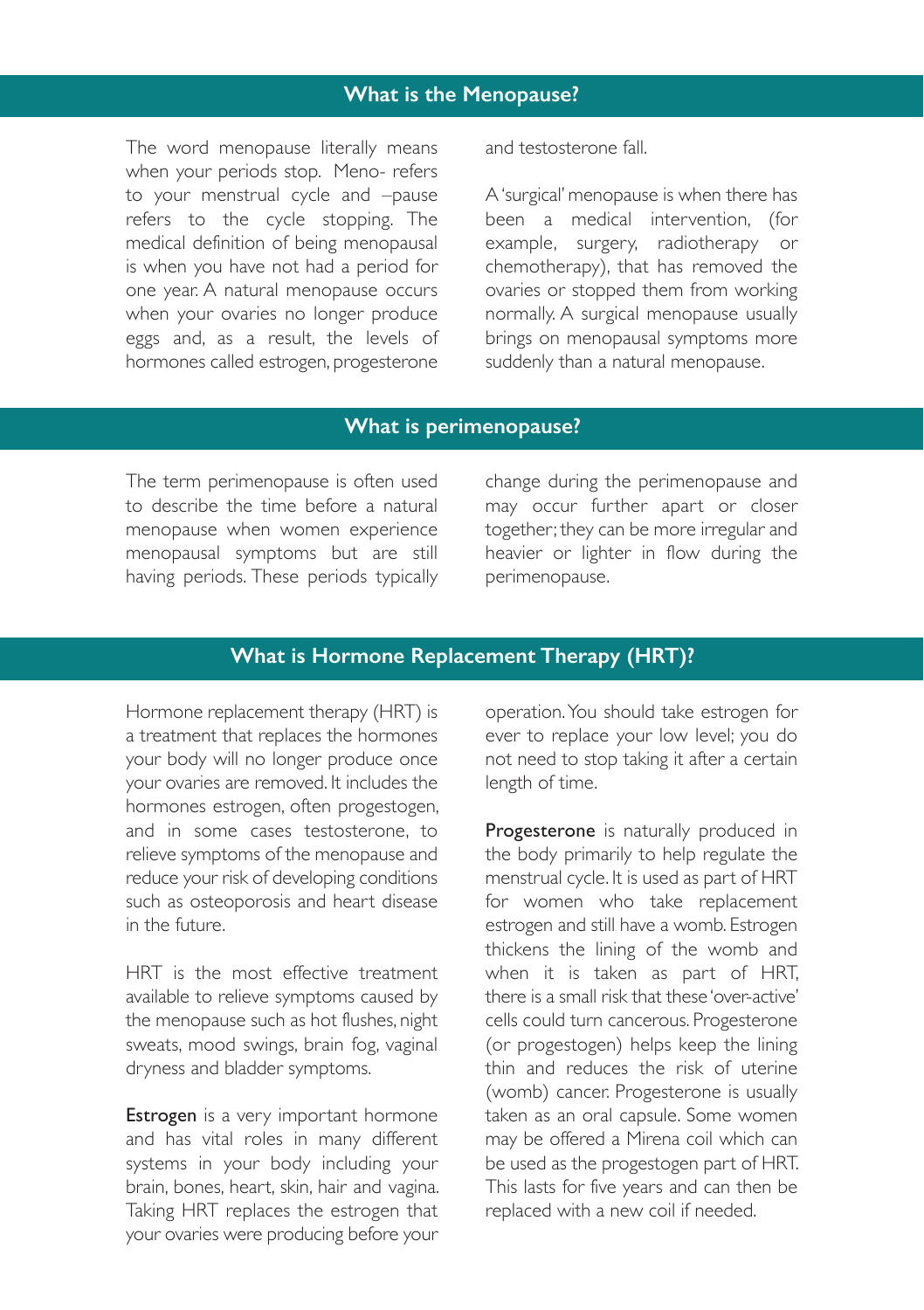If you still have your womb and want to take replacement estrogen, you will usually be advised to take a progestogen too, to minimise the risk of uterine cancer.

Testosterone is not just a male hormone, in fact, women produce four times the amount of testosterone than estrogen. The vast majority of testosterone is produced in your ovaries; after your operation you will experience a huge reduction in the amount of testosterone in your body. As a result, you may find that your mood, energy, concentration and also sex drive are negatively affected. Taking estrogen can help but it is often replacement testosterone that significantly improves these particular symptoms.

or cream that you rub into your skin. It can sometimes take a few months for the full effects to work in your body. There isn't a licensed preparation of testosterone for women in the UK currently, but there are ways of having it: there is a form of male testosterone which can be prescribed on the NHS, and privately, there is a female testosterone cream called AndroFeme, that is widely used in menopause specialist clinics.

There is currently no recommendation for when you should stop taking testosterone. It is common to have a blood test to ensure the hormones stay within the female range. The dose of testosterone is very low, and it does not increase your risk of developing facial hair, or changes to your voice or skin.

Testosterone is usually given as a gel

#### **HRT and risk of breast cancer**

There have been several scare stories in the media over the last twenty years around HRT and cancer - particularly breast cancer. This has resulted in many women being scared and put off from taking HRT, despite suffering with debilitating menopausal symptoms, as well as facing an increased risk of diseases, such as heart disease and osteoporosis (bone-weakening disease).

The negative connotations with HRT are largely due to a research trial that was published in 2002 (called the Women's Health Initiative Study) which was misreported in the media and the medical press. Many women involved in this trial were in their 60's and were taking a type of HRT that is not often prescribed. Subsequent studies – including a thorough analysis of the WHI study - have shown how safe and effective HRT is for most women.

The type of HRT that is suitable for you will depend on various factors, such as your medical history and existing conditions, whether you still have a womb (uterus), and if you are still having periods. Your actual risk of developing breast cancer depends on many factors including age, family history and your general health, and not on whether you take HRT alone. That is why it is crucial to discuss your individual circumstances with your doctor and/or a menopause expert.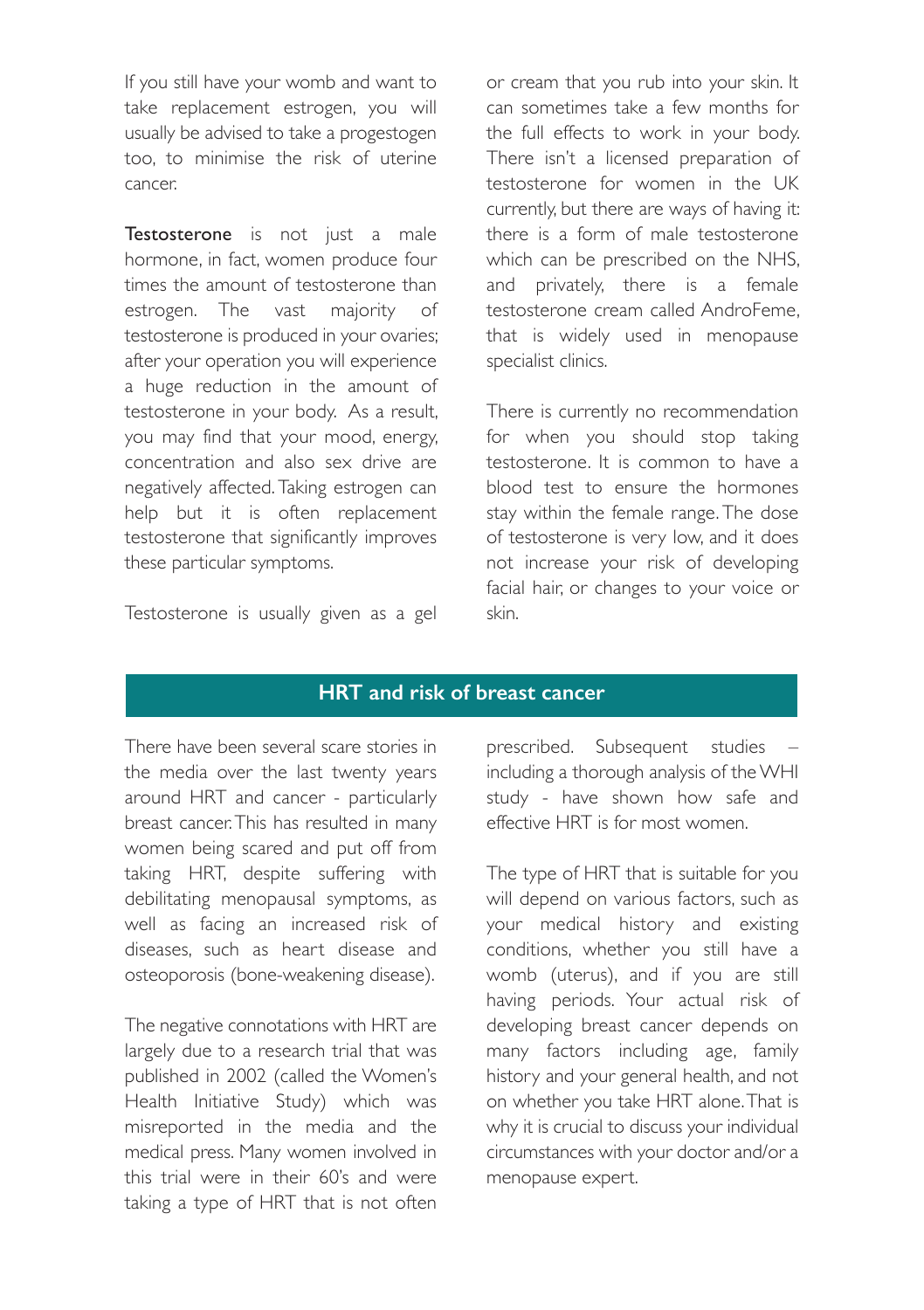Studies have shown that women who take estrogen-only HRT actually have a lower risk of developing breast cancer. Taking combined (estrogen and progestogen) HRT may be associated with a very small risk of developing breast cancer. Research has shown that this risk reduces in women taking a natural progesterone called 'micronised progesterone', which is derived from plants. The risk of breast cancer when taking any type of combined HRT is very low. Women who are obese or drink a large glass of wine a night, actually have a far greater risk of developing breast cancer than a healthy woman taking any type of combined HRT.

Reassuringly, there has never been a study that shows women who take HRT have a higher risk of death from breast cancer. In fact, women who have had a full hysterectomy and take estrogen-only HRT have a **lower** chance of having breast cancer and a **lower** risk of death from breast cancer, than those who don't take any HRT.

For the majority of women starting HRT under the age of 60 years, the benefits of HRT really do outweigh any risks. This means that it is safe to take HRT and it can provide you with additional protection for your future health, especially for your bones and heart.

#### **HRT for women with BRCA1/2 or Lynch syndrome**

If you have a genetic mutation such as BRCA 1 or 2 or Lynch syndrome, you already have a high lifetime risk of cancer and taking HRT does not usually increase this further.

When you have surgery to remove your ovaries, you immediately go into a surgical menopause because your body no longer produces estrogen, progesterone and testosterone. Most women that take this step as a riskreduction measure, will face menopause at an earlier time than the average age of a natural menopause - which is 51 years.

When making decisions around riskreducing surgery and the consequences of removal of the ovaries, women often consider symptoms of the menopause but there are also health risks associated with the menopause in the long term, such as an increased risk of developing heart disease, osteoporosis, type 2 diabetes and dementia.

As well as improving symptoms, HRT lowers your future risk of developing these diseases. Even if you do not experience many symptoms from your surgical menopause in the short term, it is worth considering the long-term impact of having low hormones on your health in the future, and how HRT can minimise these risks.

Current menopause guidelines advise that women with high-risk genetic mutations having risk-reducing surgery to remove their ovaries - before the age of the natural menopause - should be offered HRT until at least the age of 51. This is because of the health risks of having low hormones. Many women then continue to take HRT for ever in view of the many health benefits HRT gives to women.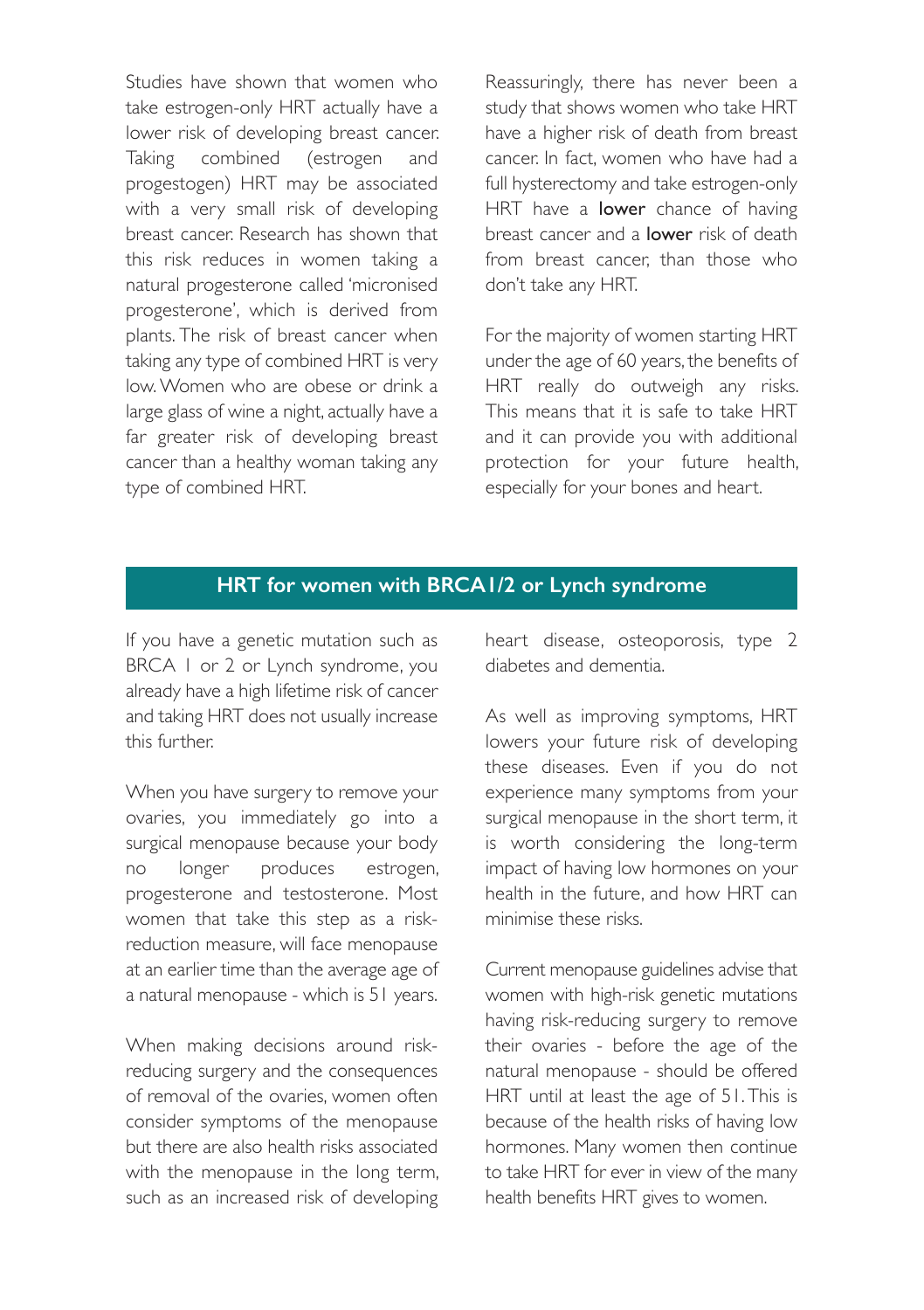#### **HRT for women with a history of breast cancer**

Unfortunately, there is limited evidence regarding the benefits and risks of taking HRT in women with a past history of breast cancer. As a general rule, a woman who has had hormone receptor negative cancer can usually take HRT.

If the cancer was estrogen receptor positive (ER+), HRT needs to be considered on an individual basis. Some women who have had ER+ breast cancer really struggle with their symptoms and menopause specialists sometimes give a low dose of HRT if alternatives have not helped - being fully aware that it is not known whether or not this has future risks. Many women in this situation are willing to accept this unknown risk for an improved quality to their day-to-day life, as well as receiving the health benefits for their future health.

Whatever type of breast cancer a woman has had in the past, she can usually use vaginal estrogen treatments to help symptoms of vaginal discomfort and dryness, and bladder symptoms (see section on genital and urinary symptoms for more details).

#### **HRT for women with a history of ovarian cancer**

Women who have had ovarian cancer in the past can usually take HRT. There are some types of ovarian cancer that are estrogen receptor positive, therefore, it is best to speak to your oncologist and find out whether you had this type of ovarian cancer or not. If you did, the same advice applies as with ER+ breast cancer and healthcare professionals need to weigh up the benefits and potential risks to

make decisions on a case-by-case basis and take your views into account.

Other women who have had ovarian cancer in the past can still safely take HRT. There is no good quality evidence to show that women taking HRT have an increased risk of developing ovarian cancer - which is very reassuring.

#### **Types of HRT and ways to receive it**

You can read in detail about the different types of HRT, and how to use them in a series of booklets and factsheets available o[n www.menopausedoctor.co.uk](www.menopausedoctor.co.uk) 

#### **HRT for women who do, and do not, have a uterus**

It is important that woman receive individualised advice on what is most suitable for them, based on their own medical history.

Women who have had their fallopian tubes and ovaries removed - and *still* *have their uterus* - usually need to take a progestogen or progesterone too. This is to help maintain the health of the uterus, keep the lining thin and minimise the risk of uterine cancer. The safest form of progestogen is 'micronised progesterone'. This can be taken in a tablet daily, or via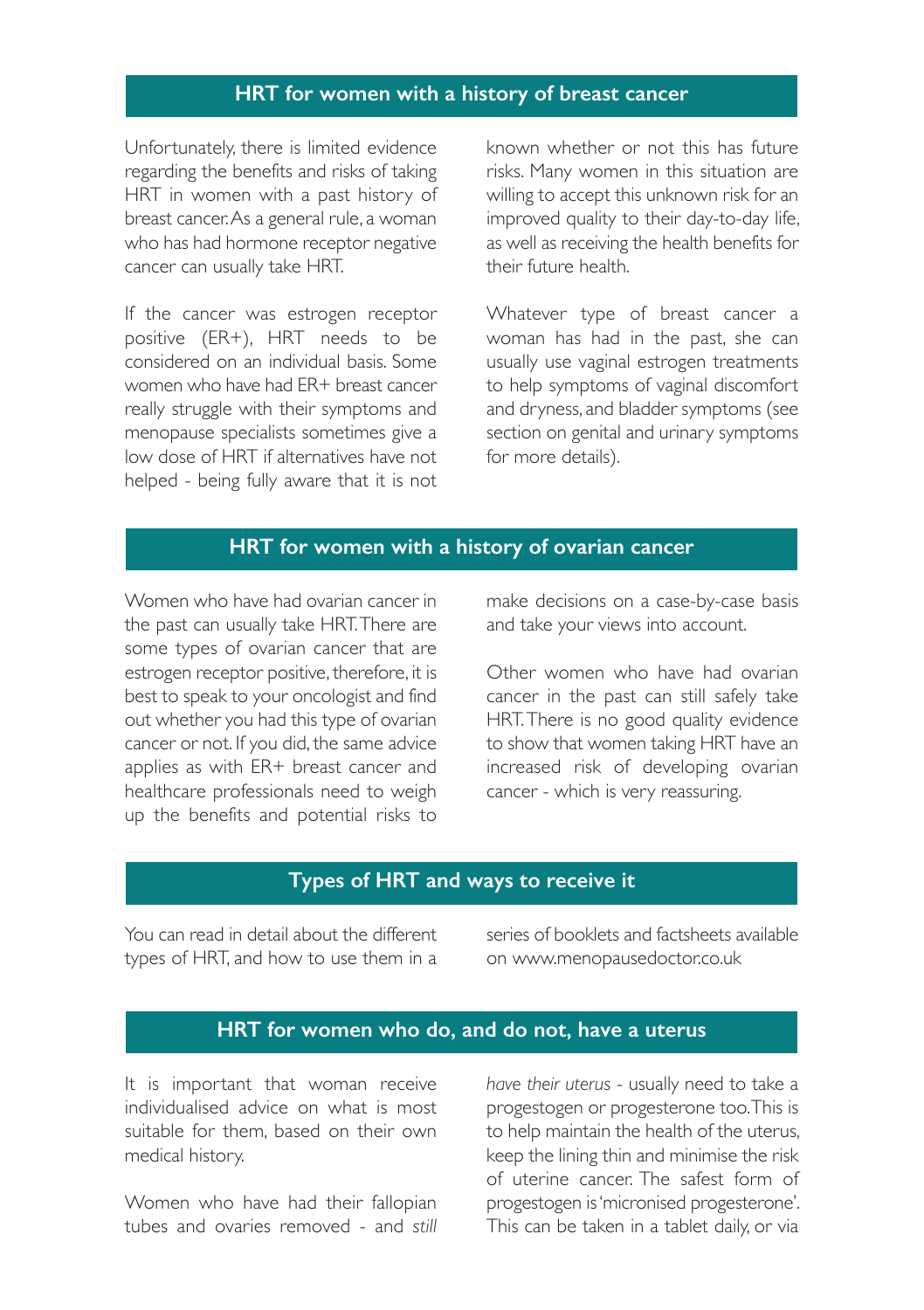having a Mirena coil inserted into the uterus, which lasts for five years.

If a woman has had her ovaries, fallopian tubes *and* her uterus removed (a surgery often abbreviated to TAH & BSO), she doesn't usually need to take a progesterone. Women without a uterus

can usually take estrogen-only HRT.

Women who take any type of HRT can also have their testosterone replaced as well, if they are struggling with persisting lack of energy, concentration and reduced sex drive after a few months on estrogen.

#### **When to start HRT**

There is no need to wait until you have symptoms of surgical menopause before starting HRT. The earlier you start, the better it is for your bones, heart and brain health. Ideally, you will have had an

opportunity to discuss surgical menopause and HRT with your medical team in advance of your surgery, and make a plan that you are happy with ahead of time.

#### **Getting the dose right**

It is important that a woman has enough estrogen in her HRT to improve her symptoms and also reduce the long-term health risks of the menopause. Many women come to the conclusion that HRT has not helped so they give up taking it, but often, once a woman is on the right dose for her, real improvements do happen. Women often find they need to change their dosage over time, so it is important to have regular reviews with a healthcare professional if you are taking HRT.

The best way to monitor whether your dose is correct is to closely track your symptoms. There is a recognised menopause symptom questionnaire known as the 'Greene Climacteric Scale' which can be found online, or you can easily keep track of symptoms by using the free Balance menopause support app [\(www.balance-app.com\).](https://balance-app.com/) 

Even if you know for certain that you are in the menopause (because you have had your ovaries removed), it is a good idea to track your symptoms to measure the effectiveness of the HRT you are taking and whether you need to make some small changes to your HRT type or dose, in discussion with your doctor.

#### **HRT in younger women**

Younger women often need a higher dose of HRT because their bodies are designed to use more - and therefore need more - hormones. Some women find they need higher doses because their metabolism is faster.

Although there are maximum licensed

doses, it is still safe to use higher doses than this. Some younger women find they need 2 or 3 patches together, or more pumps of gel or spray, to fully improve their symptoms, so it is really important to tell your doctor or healthcare professional if you feel your symptoms are creeping back.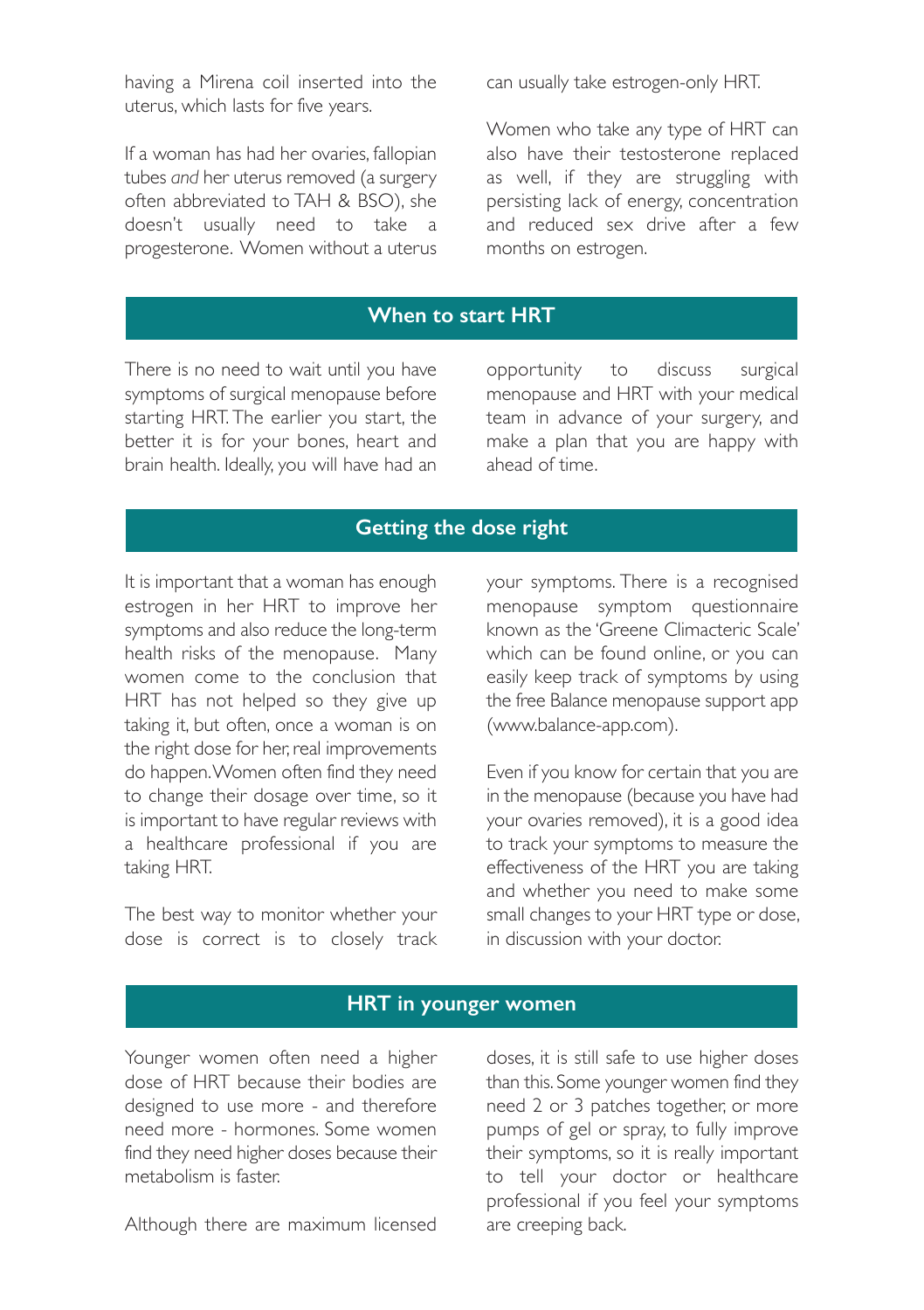#### **Usefulness of hormone blood tests pre-surgery**

Some women are interested in having 'baseline' hormone checks before they have surgery to find out what their natural levels are while they still have their ovaries, in order to match these levels with the use of HRT after surgery. This is not something usually advised because:

a) hormone levels fluctuate greatly on any given day and are therefore not often reliable

b) home 'finger prick tests' can be very unreliable, so you could be trying to 'match' your hormone levels to a number that is not actually accurate

If you are still having symptoms after taking HRT, you may be offered a blood test to establish whether you are adequately absorbing the estrogen or you need a higher dose. It may be that the patches are not sticking correctly, or the gel is sliding off your skin and is not being absorbed properly.

#### **When to stop taking HRT**

NICE guidelines state that a woman experiencing an early menopause should be offered HRT until at least the age of 51. Beyond this age, women can continue to take HRT so long as the benefits outweigh the risks. For most women, the benefits outweigh the risks for the longterm and it is not the case that you have to stop taking HRT at a certain age. This

means you can usually take HRT for ever.

It is important to note that a lack of symptoms is not an indication that you do not need HRT anymore. Symptoms often return when HRT is stopped and even if they do not, the risks to your bone, brain and heart health continue to be an issue for the rest of your life.

#### **Women who had risk reducing surgery several years ago but were not offered HRT**

You are never too old to start taking HRT, or too many years past the menopause to gain benefit. We know from the available evidence that people who start HRT within 10 years of the menopause obtain the most benefit from taking HRT. Older people still receive benefits from taking HRT even if it has been more than 10 years since their menopause.

As mentioned, even if you have no

symptoms, it is still worth considering taking HRT for the health protection factors it offers for your bones and heart health. Regardless of the age they start, many women find that their quality of life improves when taking HRT.

Take a look at the factsheet 'Starting or continuing HRT many years after your menopause' on the menopause doctor website for more information on this topic.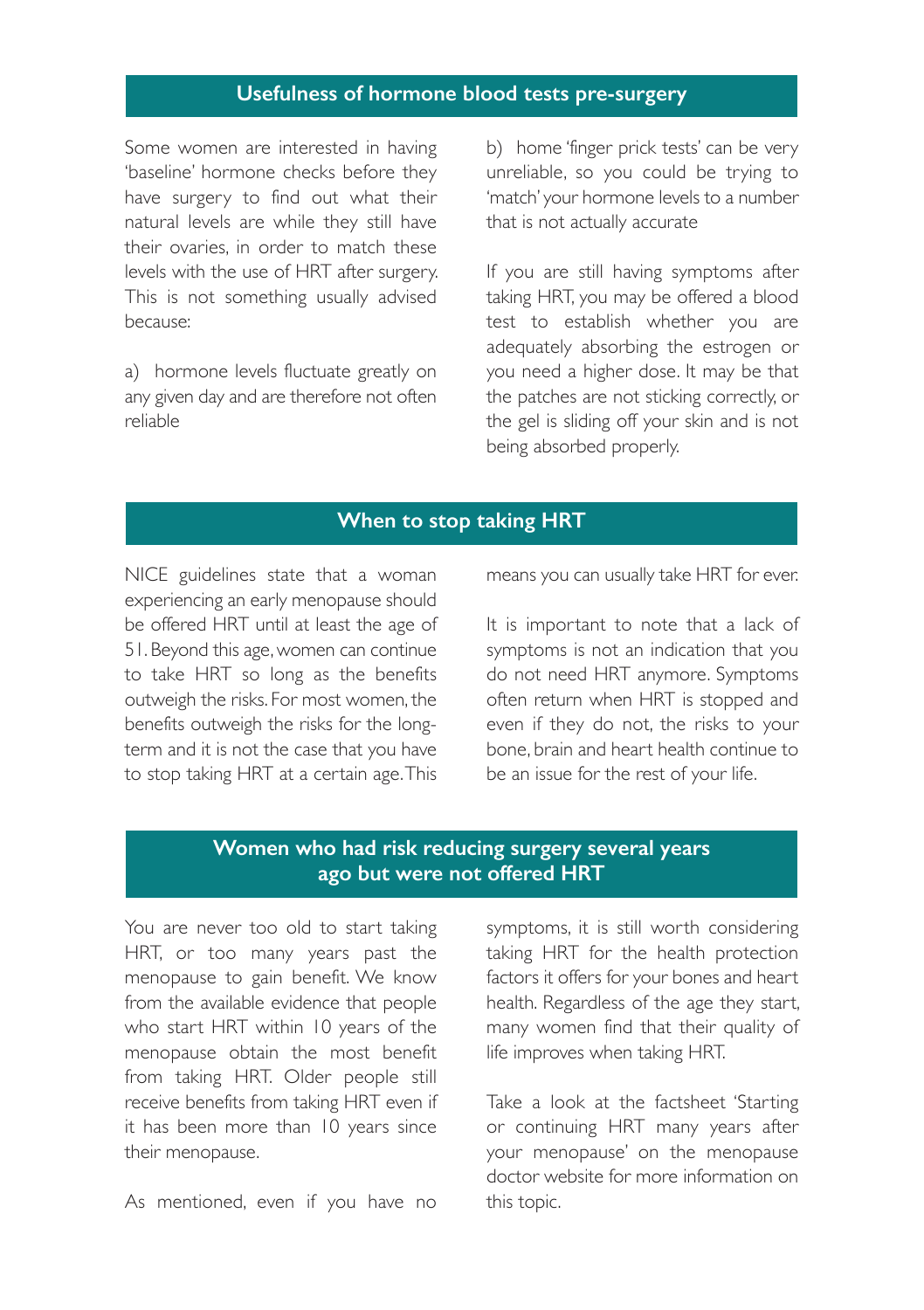#### **Difficulties with getting a prescription for HRT**

You should always try and speak with your GP or nurse regarding starting HRT - on more than one occasion if needed – or ask to see another doctor within your practice if there appears an initial unwillingness to prescribe it. Prepare your thoughts in advance and consider taking someone with you to help support you during the appointment.

You can download information from the Menopause Doctor website to take with you. You might find it useful to write your GP a letter which includes all your thoughts and the information you have found out. See if there is an NHS menopause clinic in your area and ask for a referral to it.

If you still don't feel your wishes are being considered appropriately, you can ask to change GP practice and enquire whether there is a doctor at the new practice with a special interest in the menopause. Many women see a menopause specialist privately to obtain the right advice and treatment.

#### **Bone health**

A lack of estrogen over time can lead to your bones weakening and it increases the risk of developing osteoporosis and sustaining fractures to your bones from even a mild knock or bump.

HRT protects your bones from the weakening process and reduces the risk of osteoporosis. An additional way to look after your bones is to ensure you have enough calcium in your diet and to take a vitamin D supplement. Doing regular weight-bearing exercise is also important and activities that impact on your joints such as brisk walking, running, racquet sports, ball sports and aerobics are also very helpful.

You can measure your bone strength (bone density) by having a DEXA scan. It can be useful to monitor bone density over the years following your surgical menopause. The NHS guidelines for DEXA scans state that if a woman has an early menopause - before 40 years old they should have a baseline DEXA scan and then repeated scans every 3-5 years.

However, for women whose menopause was due to risk-reducing surgery you may not always fulfil the NHS criteria for a DEXA scan. The NHS criteria is based upon a measurement called a FRAX score, which assesses your individual risk factors for osteoporosis. It will provide a numerical level of risk, and those with a high risk will be offered a DEXA scan on the NHS. If you do not meet the criteria, you could source a DEXA scan privately if you wish.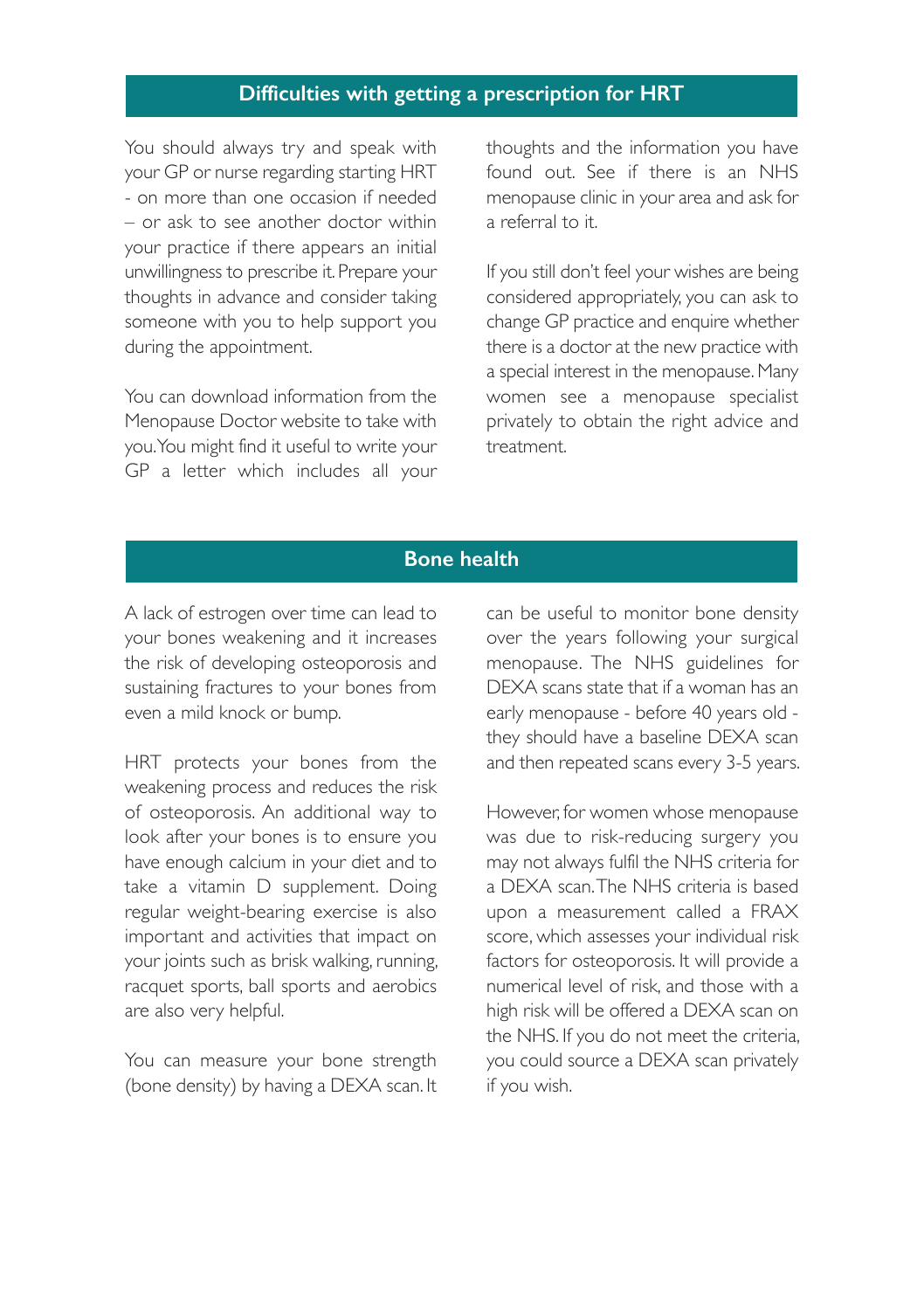#### **Genital and urinary symptoms of the menopause**

Around 80% of women who have gone through the menopause will experience symptoms related to vaginal dryness, and some level of disruption to their urinary function. Sadly, studies have shown that only around 7% of women with these symptoms receive adequate treatment.

The vagina is lined with cells that respond to estrogen. When there is a lack of estrogen, there is less lubrication, less blood supply to these cells, less of the 'good bacteria' that helps fight infection, and the lining of the vagina often becomes thinner and less stretchy. These symptoms can lead to soreness, discomfort, itchiness and pain during sexual intercourse, when using tampons, or when having vaginal examinations (such as cervical screening). The soreness or itchiness can occur around the vulva area as well and there may be more frequent episodes of thrush.

In addition, the lining of the bladder and urethra becomes thinner and more prone to infections like cystitis; you may need to pass urine more frequently or have occasional leaks or accidents.

These symptoms may occur very soon after entering menopause, or for some, it may happen years later, so it is worth being aware of what to look out for. There is very effective treatment for this particular set of symptoms in the form of 'local' estrogen. This refers to estrogen that you apply directly into the vagina and it is not the same as the HRT we have described so far.

Vaginal estrogen comes in the form of a pessary, cream, or gel that you insert (with the aid of an applicator if needed) on a daily basis initially, and then usually 2-3 times a week thereafter. Alternatively, there is a flexible, silicon ring called an 'Estring' that is inserted into the vagina and has a slow release of estrogen over a 90-day period; it needs replacing every three months.

Local estrogen is very effective at bringing relief from these uncomfortable - and often embarrassing – problems but if you wait until symptoms are more severe, it will take longer for the estrogen to have a noticeable effect, so it is important to treat genital and urinary symptoms as soon as possible.

Women who cannot have HRT for clinical reasons can still use local estrogen treatments in the vagina, and this is true even for those who have had ER+ breast cancer.

Once you need local estrogen for genital and urinary symptoms, you will need to use it forever. When symptoms become troublesome, they do not resolve of their own accord. It is perfectly safe to use local estrogen alongside HRT.

Vaginal moisturisers can also be particularly helpful at relieving discomfort throughout the day and non-hormonal lubricants can be useful for relieving pain during intercourse. Pelvic floor exercises are also very useful for strengthening the muscles and reducing urinary leaks or incontinence.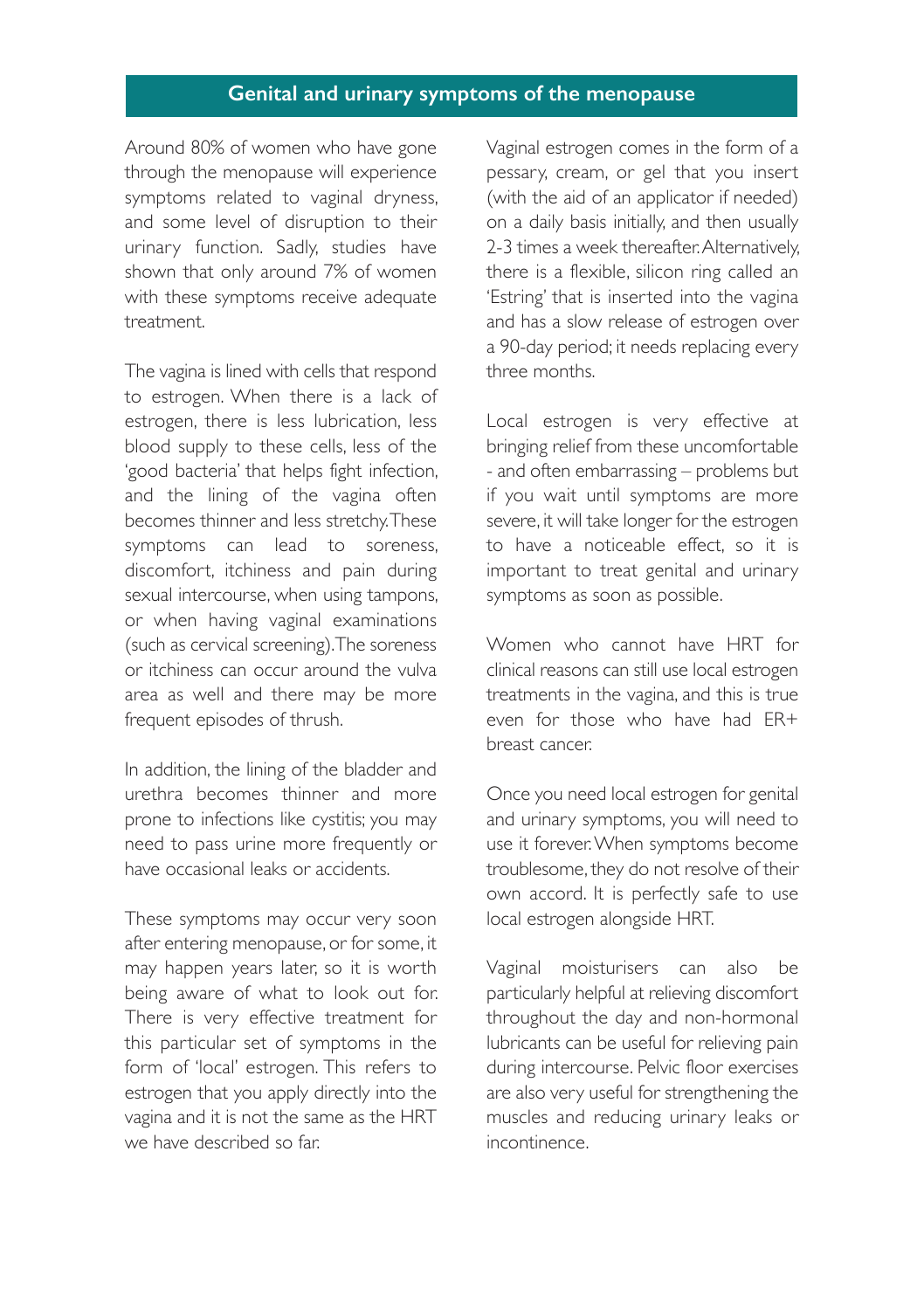#### **Alternative medications to treat menopausal symptoms**

Antidepressants are sometimes given to help with sweats and hot flushes, but they do not help the low mood caused by a lack of hormones and many women do not tolerate the side effects of these types of medication very well.

Gabapentin (usually used to treat epilepsy and nerve pain) and Pregabalin (usually prescribed for epilepsy and anxiety) can help with night sweats and hot flushes, but these also have some unpleasant side effects so need to be discussed with your doctor.

Some women find acupuncture, hypnotherapy and cognitive behavioural therapy (CBT) beneficial for improving menopausal symptoms.

#### **Maintaining good health through the menopause**

If you are having planned risk-reducing surgery, it is a useful opportunity to take stock of your lifestyle and make sure you're in the best health to prepare for the onset of the menopause.

Look at ways of improving your diet to ensure it is friendly to the health of your gut, that it contains plenty of fruits and vegetables, is low in red meat and processed foods (which are often full of sugar and salt), and try and make sure it contains plenty of calcium and vitamin D for your bones.

Smoking and alcohol can worsen symptoms of the menopause and negatively affect your mood and quality of your sleep.

Regular aerobic exercise is essential for the health of your heart, blood vessels, and blood pressure, and exercise that is weight-bearing and impacts on your joints will help keep your bones strong. Frequent exercise and time spent on activities that you find relaxing and enjoyable will have great benefit to your mood and emotional wellbeing.

For more detailed information on living well through the menopause check out the resources section and select 'booklets' on the menopause doctor website.